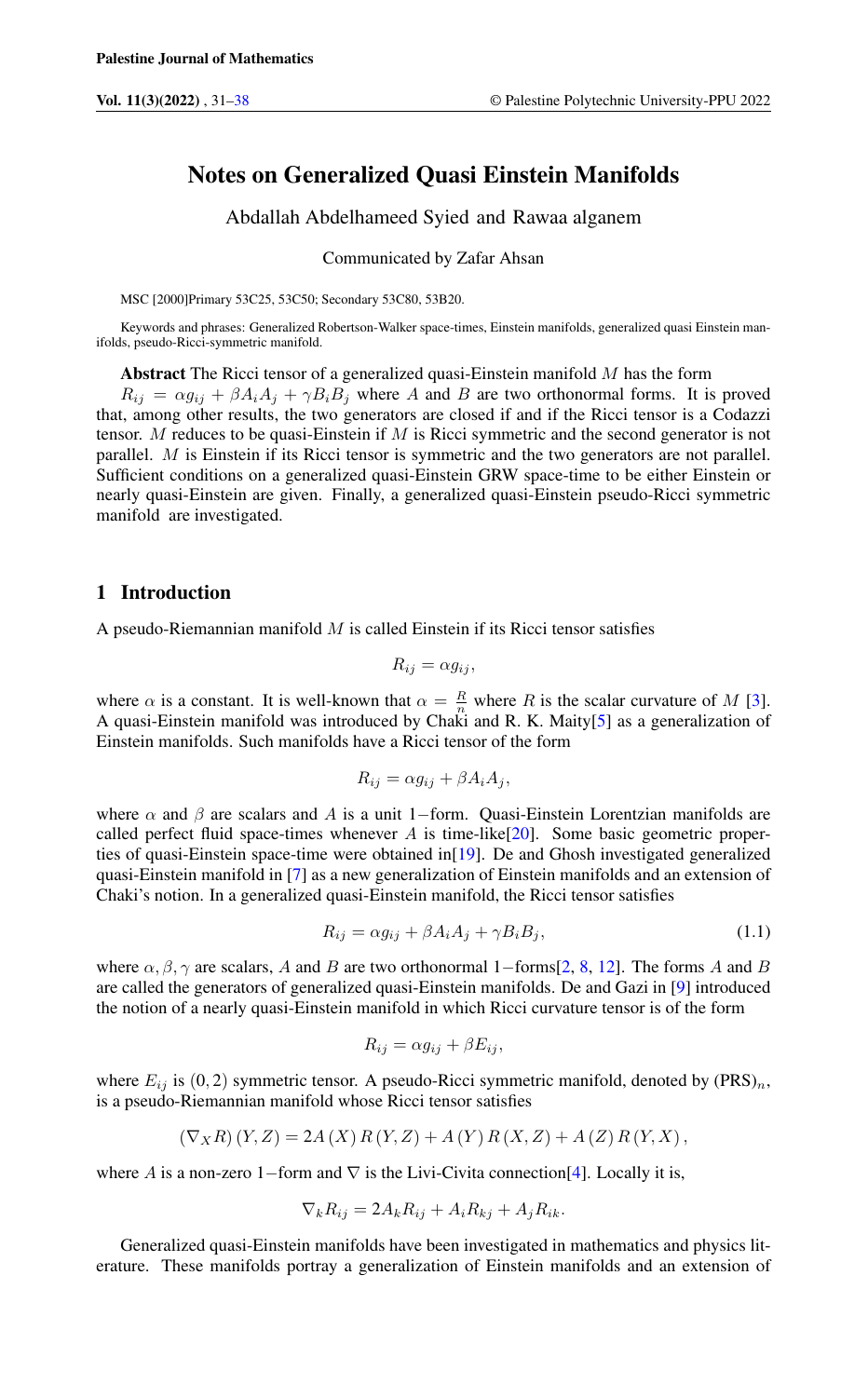quasi-Einstein manifolds. Perfect fluid space-times are pictured out as quasi-Einstein manifolds. In [\[11\]](#page-6-11), the authors studied generalized quasi-Einstein manifolds admitting  $W_2$ −curvature tensor whereas generalized quasi-Einstein manifolds admitting the conharmonic curvature tensor are studied by Prakasha and Venkatesha in [\[16\]](#page-6-12). Non-trivial examples of generalized quasi-Einstein manifolds were considered in Section 6 of [\[11\]](#page-6-11). Sular et al gave some classification results of generalized quasi-Einstein manifolds[\[21\]](#page-6-13). Recently, in [\[13\]](#page-6-14), the authors proved that a generalized quasi-Einstein pseudo Ricci symmetric manifolds can not admit a Codazzi Ricci tensor and the generators of these manifolds are not parallel.

In the present paper, some geometric properties of generalized quasi-Einstein manifolds are investigated. Second, Results on generalized quasi-Einstein warped product manifold are discussed. Next, it is proved that a generalized quasi-Einstein GRW space-time is either Einstein or nearly quasi-Einstein. Finally, a generalized quasi-Einstein pseudo-Ricci symmetric manifold is considered.

#### 2 On generalized quasi-Einstein manifolds

Proposition 2.1. *The scalar curvature of a generalized quasi-Einstein manifold with generators* A *and* B *is given by*

$$
R = (n-2)\,\alpha + \left(A^i A^j + B^i B^j\right) R_{ij}.
$$

*Proof.* Let M be a generalized quasi-Einstein manifold, that is,

$$
R_{ij} = \alpha g_{ij} + \beta A_i A_j + \gamma B_i B_j,
$$

where  $A_i A^i = 1$ ,  $B_i B^i = 1$  and  $A_i B^i = 0$ . A contraction with  $g^{ij}$  implies

$$
R = n\alpha + \beta + \gamma,\tag{2.1}
$$

which means that M has a constant scalar curvature R. Contracting Equation [\(1.1\)](#page-0-0) with  $A^{i}A^{j}$ and then by  $B^i B^j$ , one gets

$$
A^i A^j R_{ij} = \alpha + \beta, \qquad (2.2)
$$

$$
B^i B^j R_{ij} = \alpha + \gamma \tag{2.3}
$$

Thus,

$$
R = (n-2)\,\alpha + \left(A^i A^j + B^i B^j\right) R_{ij}.
$$

Theorem 2.2. *Let* M *be a generalized quasi-Einstein manifold. Then the generators* A *and* B *are closed if the Ricci tensor is a Codazzi tensor. Moreover, the covariant derivative of the Ricci curvature tensor is given by*

$$
\nabla_j R_{ik} = 2\beta A_k \left( \nabla_j A_i \right) + 2\gamma B_k \left( \nabla_j B_i \right).
$$

*Proof.* The covariant derivative of Equation [\(1.1\)](#page-0-0) implies

$$
\nabla_k R_{ij} = \beta \left( \nabla_k A_i \right) A_j + \beta A_i \left( \nabla_k A_j \right) + \gamma \left( \nabla_k B_i \right) B_j + \gamma B_i \left( \nabla_k B_j \right).
$$

Also,

$$
\nabla_i R_{kj} = \beta \left( \nabla_i A_k \right) A_j + \beta A_k \left( \nabla_i A_j \right) + \gamma \left( \nabla_i B_k \right) B_j + \gamma B_k \left( \nabla_i B_j \right).
$$

Then, the Codazzi deviation tensor D is

$$
D_{kij} = \nabla_k R_{ij} - \nabla_i R_{kj}
$$
  
=  $\beta (\nabla_k A_i) A_j + \beta A_i (\nabla_k A_j) + \gamma (\nabla_k B_i) B_j + \gamma B_i (\nabla_k B_j)$   

$$
- [\beta (\nabla_i A_k) A_j + \beta A_k (\nabla_i A_j) + \gamma (\nabla_i B_k) B_j + \gamma B_k (\nabla_i B_j)].
$$

Two contractions with  $A<sup>j</sup>$  and  $B<sup>j</sup>$  give

$$
A^j D_{kij} = \beta \left[ \nabla_k A_i - \nabla_i A_k \right],
$$
  

$$
B^j D_{kij} = \gamma \left[ \nabla_k B_i - \nabla_i B_k \right].
$$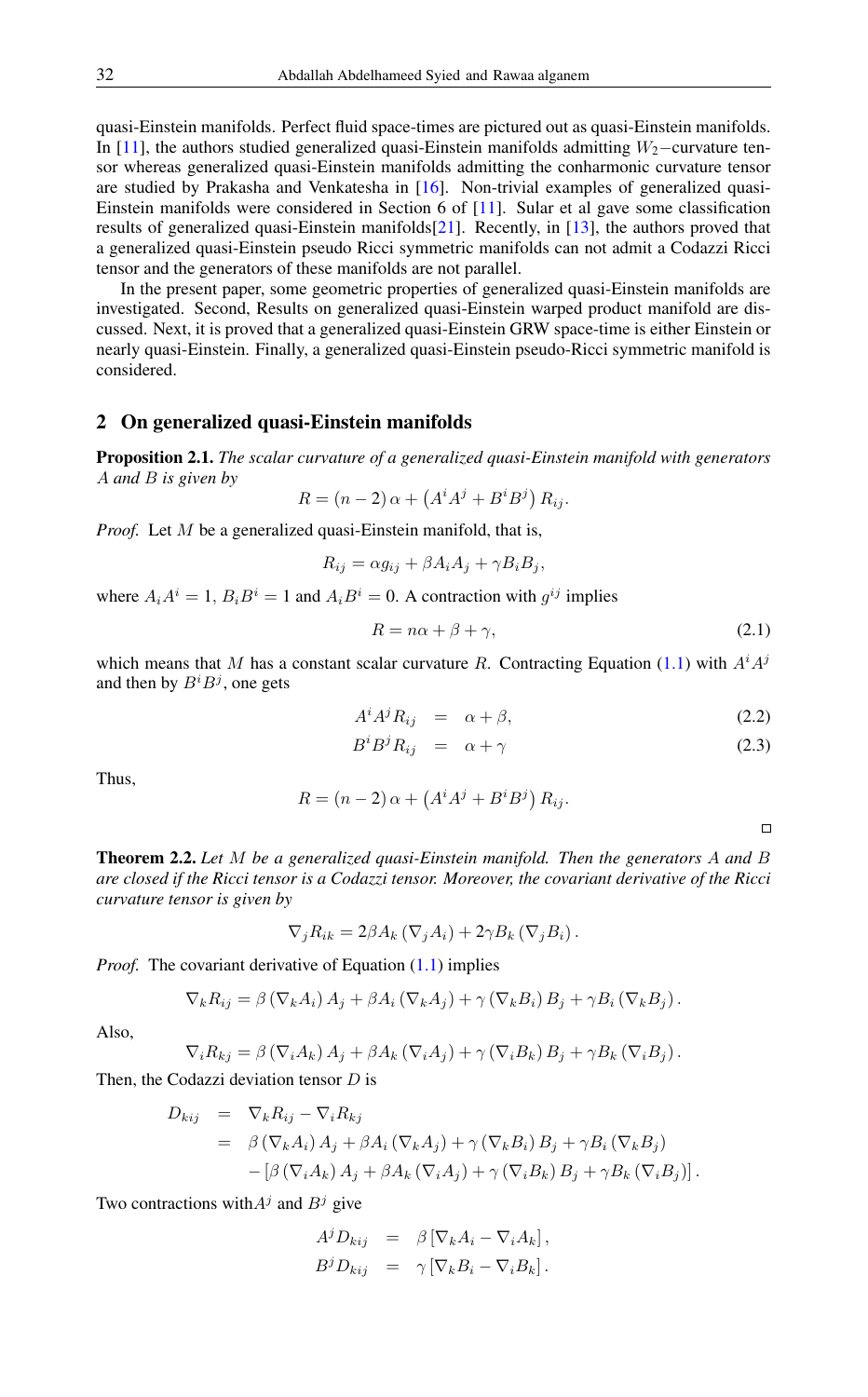If  $R_{ij}$  is a Codazzi tensor, then the generators are closed, that is,  $\nabla_k A_i = \nabla_i A_k$  and  $\nabla_k B_i =$  $\nabla_i B_k$ .

Conversely, assume that  $A$  and  $B$  are closed, then

$$
0 = \beta A_i (\nabla_k A_j) + \gamma B_i (\nabla_k B_j) - [\beta A_k (\nabla_i A_j) + \gamma B_k (\nabla_i B_j)]
$$
  
\n
$$
= \nabla_j (\beta A_k A_i + \gamma B_k B_i) - 2\beta A_k (\nabla_j A_i) - 2\gamma B_k (\nabla_j B_i)
$$
  
\n
$$
= \nabla_j R_{ik} - 2\beta A_k (\nabla_j A_i) - 2\gamma B_k (\nabla_j B_i),
$$

Thus the covariant derivative of  $R_{ik}$  is

$$
\nabla_j R_{ik} = 2\beta A_k \left( \nabla_j A_i \right) + 2\gamma B_k \left( \nabla_j B_i \right).
$$

Theorem 2.3. *A Ricci symmetric generalized quasi-Einstein manifold* M *reduces to be quasi-Einstein if* B *is not parallel.* M *reduces to be Einstein if the two generators are note parallel together.*

*Proof.* The covariant derivative of the Ricci tensor for generalized quasi-Einstein is

$$
\beta \left( \nabla_i A_k \right) A_j + \beta A_k \left( \nabla_i A_j \right) + \gamma \left( \nabla_i B_k \right) B_j + \gamma B_k \left( \nabla_i B_j \right) = \nabla_i R_{kj}.
$$

Assume that the Ricci curvature tensor is symmetric that is,  $\nabla_i R_{ki} = 0$ . Thus

$$
\beta(\nabla_i A_k) A_j + \beta A_k(\nabla_i A_j) + \gamma(\nabla_i B_k) B_j + \gamma B_k(\nabla_i B_j) = 0.
$$

Two different contractions with  $A^k$  and  $B^k$  imply

$$
\beta\left(\nabla_i A_j\right) = 0, \n\gamma\left(\nabla_i B_j\right) = 0.
$$

Assume that B is not parallel, then  $\gamma = 0$ , and hence Equation [\(1.1\)](#page-0-0) leads to

$$
R_{ij} = \alpha g_{ij} + \beta A_i A_j,
$$

which means that M is quasi-Einstein. Moreover, if A and B are not parallel, then  $\gamma = \beta = 0$ and hence Equation  $(1.1)$  reduces to

$$
R_{ij} = \alpha g_{ij}.
$$

Thus, M is Einstein.

#### 3 Generalized quasi-Einstein warped product manifold

Let  $(\bar{M}, \bar{g})$  and  $(\tilde{M}, \tilde{g})$  be two pseudo-Riemannian manifolds with dimensions dim  $\bar{M} = \bar{n}$ ,  $\dim \tilde{M} = \tilde{n}$  and let  $F : \tilde{M} \to (0, \infty)$  be a smooth positive function on  $\tilde{M}$ . Consider the product manifold  $\bar{M} \times \tilde{M}$  with its natural projections  $\pi : \bar{M} \times \tilde{M} \to \bar{M}$  and  $\eta : \bar{M} \times \tilde{M} \to \tilde{M}$ . Then the warped product manifold  $M = \overline{M} \times_F \tilde{M}$  is the manifold  $\overline{M} \times \tilde{M}$  furnished with metric

$$
g = \overline{g} \oplus f^2 \tilde{g}.
$$

The manifold  $\overline{M}$  is called the base manifold of M whereas  $\overline{M}$  is called the fiber manifold of  $M[6]$  $M[6]$ .

Now, Let  $a, b, c, d, ... \in \{1, ..., \bar{n}\}$  denote the basis vector fields on a neighborhood  $\bar{U}$  of the base manifold M whereas  $\alpha, \beta, \gamma, \delta, ... \in {\{\bar{n} + 1, ..., n\}}$  denote the basis vector fields on a neighborhood  $\tilde{U}$  of the fiber manifold  $\tilde{M}$ . Likewise,  $i, j, k, l, ... \in \{1, ..., n\}$  denote the basis vector fields on a neighborhood  $\bar{U} \times \bar{U}$  of the warped product manifold. The local components of the metric  $g = \overline{g} \times_F \tilde{g}$ , are  $g_{ab} = \overline{g}_{ab}$ ,  $g_{\alpha j} = 0$  and  $g_{\alpha \beta} = F \tilde{g}_{\alpha \beta}$ . The local components  $\Gamma_{ij}^h$  of the Livi-Civita connection on the warped product  $M = \overline{M} \times_F \tilde{M}$  are as follows

$$
\begin{array}{rcl} \Gamma^a_{bc} &=& \overline{\Gamma}^a_{bc}, \quad \Gamma^\alpha_{\beta\gamma} = \tilde{\Gamma}^\alpha_{\beta\gamma}, \\[2mm] \Gamma^a_{\alpha\beta} &=& \frac{1}{2} \overline{g}^{ab} F_b \tilde{g}_{\alpha\beta}, \quad \Gamma^\alpha_{a\beta} = \frac{1}{2F} F_a \delta^\alpha_\beta, \\[2mm] \Gamma^\alpha_{ab} &=& \Gamma^a_{\alpha b} = 0 \end{array}
$$

 $\Box$ 

 $\Box$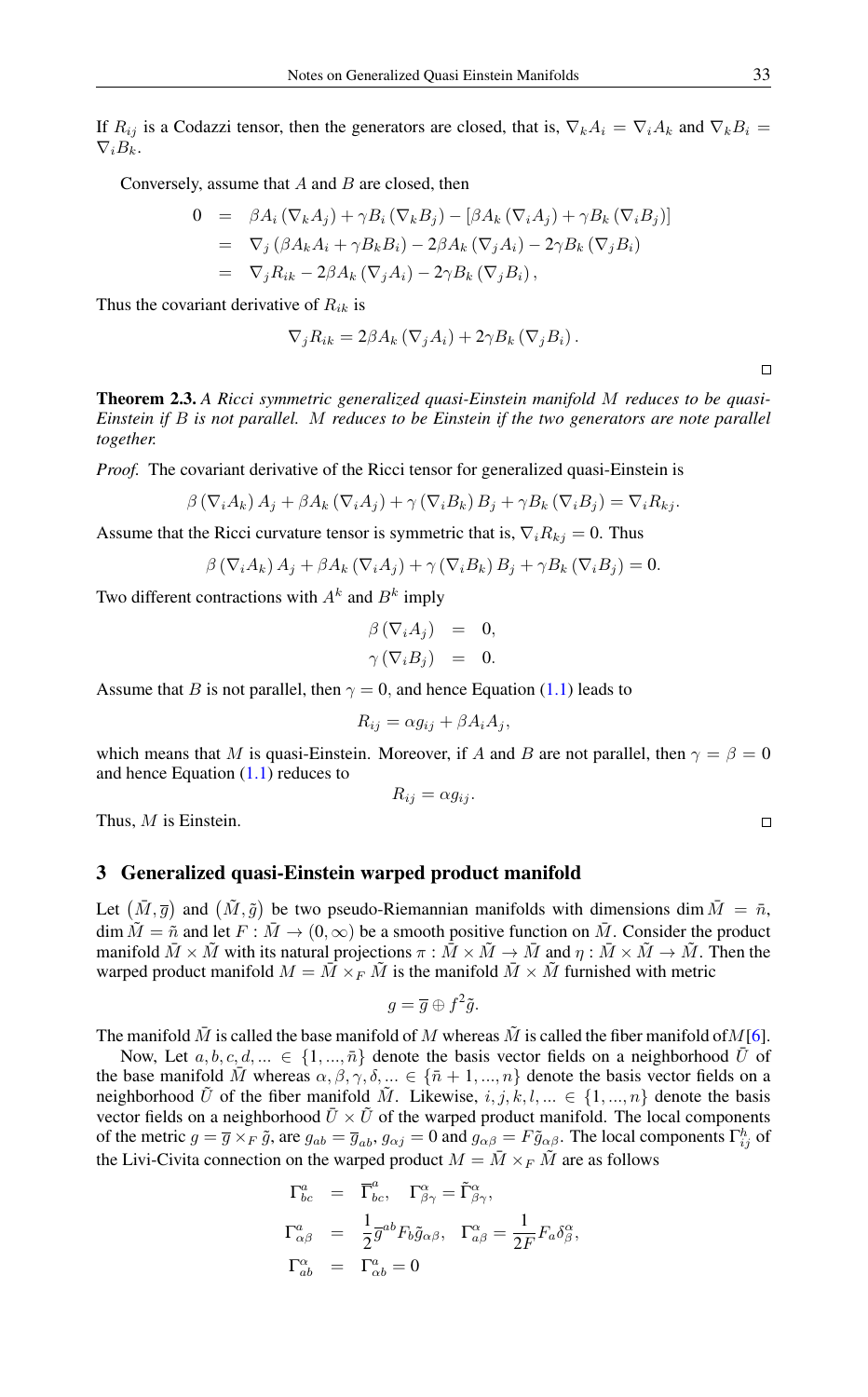where  $F_a = \partial_a F = \frac{\partial F}{\partial x^{\alpha}}$ .

The local components of the Riemannian curvature tensor of the warped product  $M = \overline{M} \times_F$  $\tilde{M}$  are given as

$$
R_{abcd} = \bar{R}_{abcd},
$$
  
\n
$$
R_{\alpha\beta\gamma\delta} = F\tilde{R}_{\alpha\beta\gamma\delta} - \frac{1}{4}P\tilde{G}_{\alpha\beta\gamma\delta},
$$
  
\n
$$
R_{\alpha a\beta b} = -\frac{1}{2}T_{ab}\tilde{g}_{\alpha\beta},
$$

where  $P = \overline{g}^{ab} F_a F_b$ , and  $\tilde{G}_{\alpha\beta\gamma\delta} = \tilde{g}_{\alpha\gamma}\tilde{g}_{\beta\delta} - \tilde{g}_{\alpha\delta}\tilde{g}_{\beta\gamma}$ . T is a (0, 2) tensor and its local components are

$$
T_{ab} = \bar{\nabla}_b F_a - \frac{1}{2F} F_a F_b.
$$

Locally, the Ricci curvature  $R_{ij}$  of the warped product  $M = \overline{M} \times_F \overline{M}$  has the following components

$$
R_{ab} = \bar{R}_{ab} - \frac{\tilde{n}}{2F}T_{ab},\tag{3.1}
$$

$$
R_{\alpha\beta} = \tilde{R}_{\alpha\beta} - \left[tr(T) + \frac{\tilde{n} - 1}{2F} \bar{\Delta}F\right] \tilde{g}_{\alpha\beta},
$$
\n(3.2)

where  $tr(T) = \bar{g}^{ab}T_{ab}$ .

**Theorem 3.1.** Let  $M = \overline{M} \times_F \tilde{M}$  be a generalized quasi-Einstein warped product manifold, *then the base manifold*  $\overline{M}$  *is generalized quasi-Einstein.* 

*Proof.* Let M be a warped product manifold. Then

$$
R_{ab} = \bar{R}_{ab} - \frac{\tilde{n}}{2F}T_{ab}.
$$

Assume that M is  $G(QE)<sub>n</sub>$ , thus

$$
R_{ab} = \alpha \bar{g}_{ab} + \beta \bar{A}_a \bar{A}_b + \gamma \bar{B}_a \bar{B}_b.
$$

The last two Equations imply

$$
\bar{R}_{ab} - \frac{\tilde{n}}{2F}T_{ab} = \alpha \bar{g}_{ab} + \beta \bar{A}_a \bar{A}_b + \gamma \bar{B}_a \bar{B}_b.
$$

If  $T_{ab} = 0$ , then

$$
\bar{R}_{ab} = \alpha \bar{g}_{ab} + \beta \bar{A}_a \bar{A}_b + \gamma \bar{B}_a \bar{B}_b,
$$

which illustrates that  $\overline{M}$  is generalized quasi-Einstein manifold.

**Theorem 3.2.** If  $M = \overline{M} \times_F \tilde{M}$  is a generalized quasi-Einstein warped product manifold, then *the fiber manifold*  $\tilde{M}$  *is generalized quasi-Einstein.* 

*Proof.* Let M be a warped product manifold. Thus

$$
R_{\alpha\beta} = R_{\alpha\beta} = \tilde{R}_{\alpha\beta} - \left[tr(T) + \frac{\tilde{n}-1}{2F}\tilde{\Delta}F\right]\tilde{g}_{\alpha\beta}.
$$

Now, assume that M is  $G(OE)<sub>n</sub>$ , then

$$
R_{\alpha\beta} = \tilde{g}_{\alpha\beta} + \beta \tilde{A}_{\alpha} \tilde{A}_{\beta} + \gamma \tilde{B}_{\alpha} \tilde{B}_{\beta}.
$$

Using the last two Equations one gets

$$
\tilde{R}_{\alpha\beta} = \left[tr(T) + \frac{\tilde{n}-1}{2F}\bar{\Delta}F + \alpha\right]\tilde{g}_{\alpha\beta} + \beta\tilde{A}_{\alpha}\tilde{A}_{\beta} + \gamma\tilde{B}_{\alpha}\tilde{B}_{\beta},
$$

which shows that  $\tilde{M}$  is  $G(QE)<sub>n</sub>$  warped product manifold.

 $\Box$ 

 $\Box$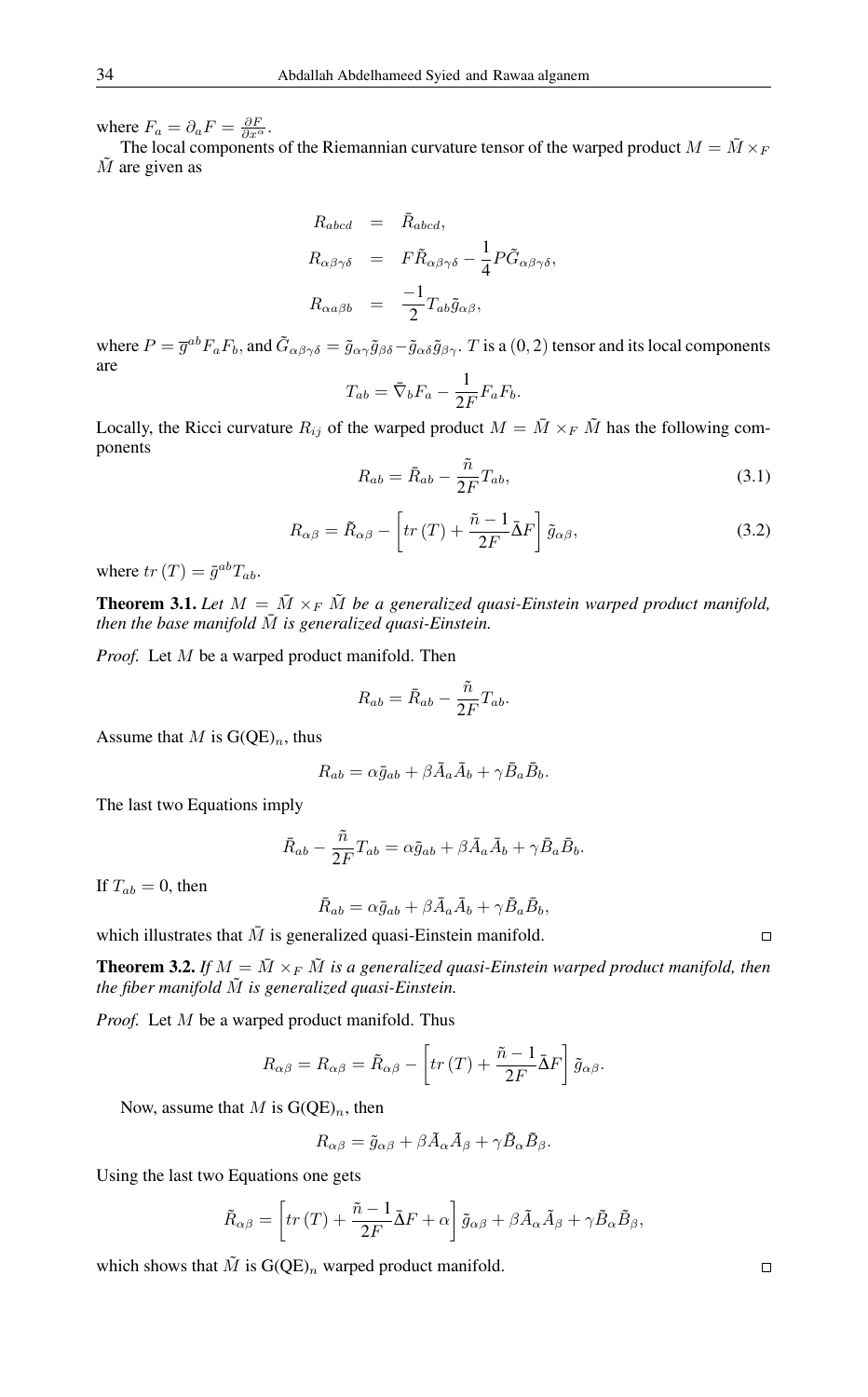#### 4 Generalized quasi-Einstein GRW space-times

A generalized Robertson-Walker space-time (or a GRW space-time) is the warped product  $M =$  $I \times_f M^*$  of an open connected interval  $(I, -dt^2)$  with warping function  $f : I \to R^+$ . A Lorentzian manifold  $M$  is a generalized Robertson-Walker space-time if and only if  $M$  possess a unit time-like vector field  $u_i$  such that

<span id="page-4-0"></span>
$$
\nabla_k u_i = \varphi \left( g_{ki} + u_k u_i \right), \tag{4.1}
$$

$$
R_{ij}u^j = \xi u_i, \tag{4.2}
$$

where  $\varphi$  and  $\xi$  are scalar functions. Vector fields satisfying Equation [\(4.1\)](#page-4-0) are called torse-forming and those obeying Equation [\(4.2\)](#page-4-0) are eigenvectors of the Ricci tensor with eigenvalue  $\xi$ [\[14,](#page-6-16) [15\]](#page-6-17).

Theorem 4.1. *The following statements are true in a generalized quasi-Einstein GRW spacetime* M*,*

- (*i*) M reduces to be a nearly quasi-Einstein manifold if  $u^i$  is not orthogonal to the both gen*erators,*
- (*ii*) M reduces to be Einstein if  $u^i$  is orthogonal to both the generators, provided  $\varphi \neq 0$  and  $\xi = \cos \tan t$ .

*Proof.* Assume that M is a generalized quasi–Einstein manifold, that is

$$
R_{ij} = \alpha g_{ij} + \beta A_i A_j + \gamma B_i B_j.
$$

Multiplying by  $u^i$ , one gets

$$
(\xi - \alpha) u_j = \beta u^i A_i A_j + \gamma u^i B_i B_j
$$

The two Contractions of the both sides with  $A^i$  and  $B^i$  imply

$$
(\xi - \alpha - \beta) u^i A_i = 0,
$$
  

$$
(\xi - \alpha - \gamma) u^i B_i = 0.
$$

There are two different possible cases

(i) If  $u^i$  is not orthogonal to the both generator that is,  $u^i A_i = u^i B_i \neq 0$ , then  $\beta = \gamma$  and hence the Ricci tensor becomes.

$$
R_{ij} = \alpha g_{ij} + \beta \left( A_i A_j + B_i B_j \right).
$$

Since  $(A_iA_j + B_iB_j) = E_{ij}$ , we have

$$
R_{ij} = \alpha g_{ij} + \beta E_{ij},
$$

where  $(A_iA_j + B_iB_j) = E_{ij}$  is a symmetric tensor.

(ii) If  $u^i$  is orthogonal to the both generators, that is,  $u^i A_i = u^i B_i = 0$ , and hence

$$
u^i R_{ij} = \alpha u_j,
$$

The covariant derivative of the Ricci tensor of  $M$  is

$$
\nabla_k R_{ij} = \beta \left[ A_i \left( \nabla_k A_j \right) + A_j \left( \nabla_k A_i \right) \right] + \gamma \left[ B_i \left( \nabla_k B_j \right) + B_j \left( \nabla_k B_i \right) \right]
$$

contracting with  $u^i$  and using the condition  $u^i A_i = u^i B_i = 0$ , then

$$
u^{i} \nabla_{k} R_{ij} = 0,
$$
  

$$
\nabla_{k} u^{i} R_{ij} - R_{ij} \nabla_{k} u^{i} = 0
$$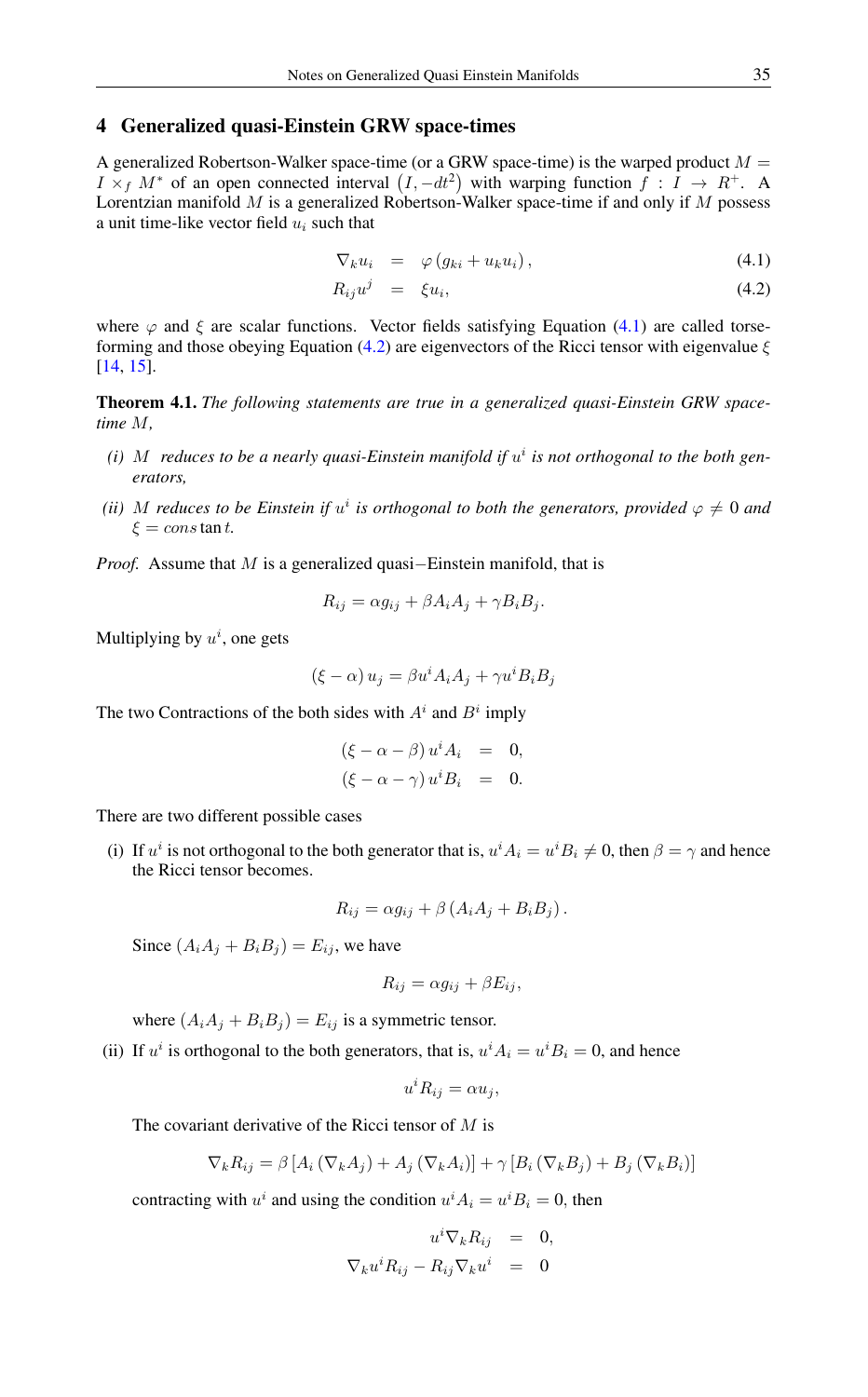If  $M$  is generalized Robertson-Walker space-time, then the following two equations hold

$$
\nabla_k u^i = \varphi \left( \delta_k^i + u_k u^i \right),
$$

$$
R_{ij} u^i = \xi u_j
$$

Thus

$$
\nabla_k (\xi u_j) - R_{ij}\varphi (\delta_k^i + u_k u^i) = 0
$$
  

$$
u_j \nabla_k (\xi) + \xi \nabla_k u_j - \varphi \delta_k^i R_{ij} - \varphi u_k u^i R_{ij} = 0
$$
  

$$
\xi \varphi (g_{kj} + u_k u_j) - \varphi R_{kj} - \xi \varphi u_k u_j = 0
$$
  

$$
u_j \nabla_k (\xi) + \varphi (\xi g_{kj} - R_{kj}) = 0.
$$

If  $\xi = \cos \tan t$ , then the above Equation becomes

$$
\varphi\left(\xi g_{kj}-R_{kj}\right)=0.
$$

If  $\varphi \neq 0$ , then M is an Einstein manifold.

 $\Box$ 

## 5 Generalized quasi-Einstein  $(PRS)_n$  manifold

Assume that  $M$  is generalized quasi-Einstein, then

<span id="page-5-2"></span>
$$
R_{ij} = \alpha g_{ij} + \beta B_i B_j + \gamma D_i D_j, \qquad (5.1)
$$

By contracting with  $g^{ij}$ , one gets

$$
R = n\alpha + \beta + \gamma,\tag{5.2}
$$

which means that the scalar curvature is constant.

<span id="page-5-0"></span>Let  $M$  be a pseudo-Ricci symmetric manifold, then the covariant derivative of the Ricci tensor is

$$
\nabla_k R_{ij} = 2A_k R_{ij} + A_i R_{kj} + A_j R_{ik},\tag{5.3}
$$

Multiplying the both sides of Equation ([5.3\)](#page-5-0) by  $g^{kj}$ , one may get the divergence of the Ricci tensor as follows

$$
\nabla_k R_i^k = 3A^j R_{ij} + A_i R.
$$

It is well-known that

$$
\nabla_k R_i^k = \frac{1}{2} \nabla_i R.
$$

Thus,

$$
\nabla_i R = 6A^j R_{ij} + 2A_i R. \tag{5.4}
$$

A different contraction of Equation ([5.3\)](#page-5-0) by  $g^{ij}$ , it is

$$
\nabla_k R = 2A_k R + 2A^j R_{kj},\tag{5.5}
$$

By solving these two equations, one gets

<span id="page-5-1"></span>
$$
A^j R_{kj} = 0, \t\t(5.6)
$$

$$
\nabla_k R = 2A_k R. \tag{5.7}
$$

Equations  $(5.7)$  and  $(5.2)$  imply

$$
R=0.
$$

Theorem 5.1. *The scalar curvature of a generalized quasi- Einstein (PRS)*<sup>n</sup> *manifold is zero.*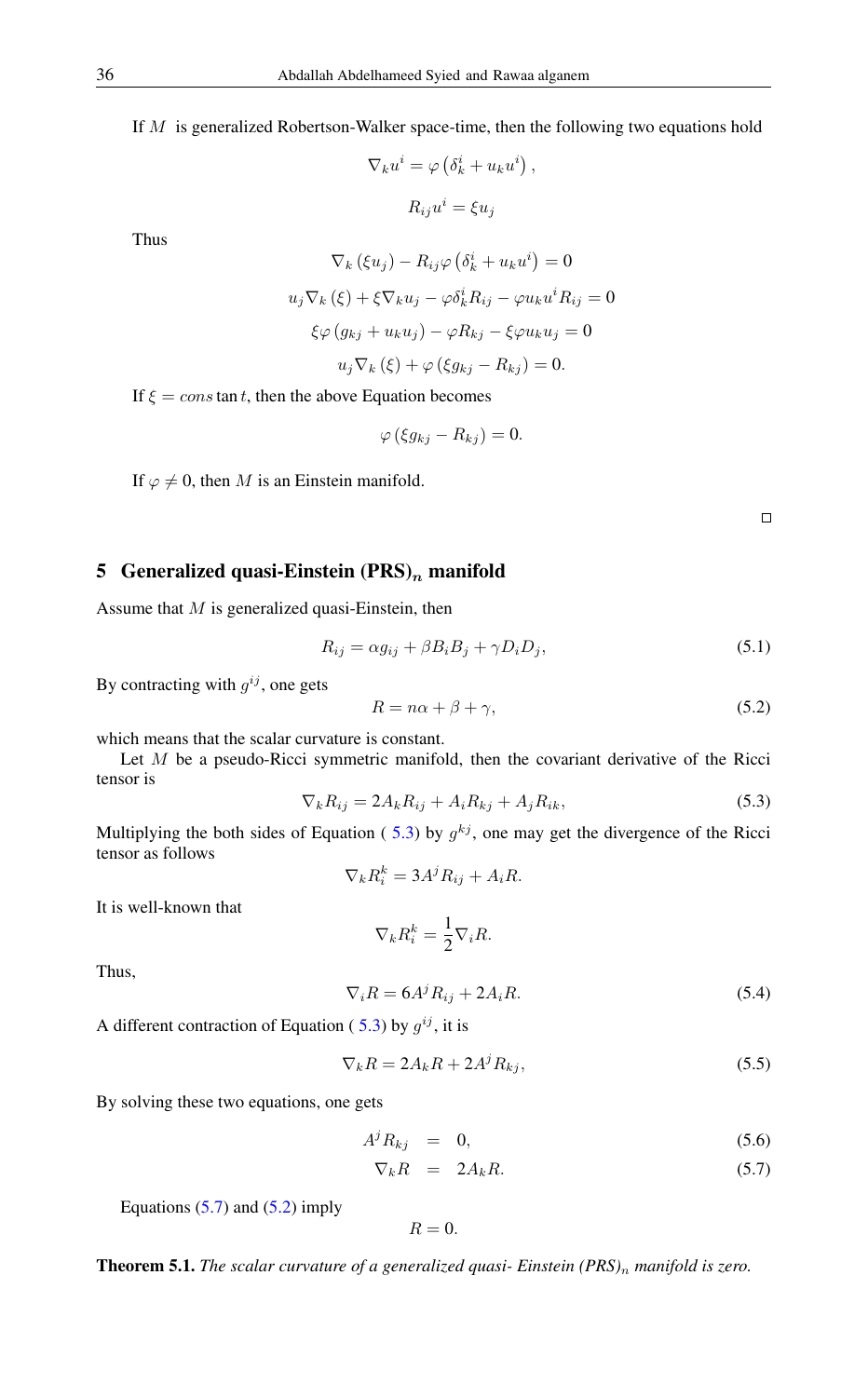Assume that the Ricci tensor of a generalized quasi-Einstein  $(PRS)_n$  manifold M is cyclic parallel $[1, 10]$  $[1, 10]$  $[1, 10]$ , that is,

<span id="page-6-20"></span>
$$
\nabla_j R_{ki} + \nabla_k R_{ji} + \nabla_i R_{kj} = 0.
$$

Equation [\(5.3\)](#page-5-0) implies

$$
f_{\rm{max}}(x)=\frac{1}{2}x^2+\frac{1}{2}x^2+\frac{1}{2}x^2+\frac{1}{2}x^2+\frac{1}{2}x^2+\frac{1}{2}x^2+\frac{1}{2}x^2+\frac{1}{2}x^2+\frac{1}{2}x^2+\frac{1}{2}x^2+\frac{1}{2}x^2+\frac{1}{2}x^2+\frac{1}{2}x^2+\frac{1}{2}x^2+\frac{1}{2}x^2+\frac{1}{2}x^2+\frac{1}{2}x^2+\frac{1}{2}x^2+\frac{1}{2}x^2+\frac{1}{2}x^2+\frac{1}{2}x^2+\frac{1}{2}x^2+\frac{1}{2}x^2+\frac{1}{2}x^2+\frac{1}{2}x^2+\frac{1}{2}x^2+\frac{1}{2}x^2+\frac{1}{2}x^2+\frac{1}{2}x^2+\frac{1}{2}x^2+\frac{1}{2}x^2+\frac{1}{2}x^2+\frac{1}{2}x^2+\frac{1}{2}x^2+\frac{1}{2}x^2+\frac{1}{2}x^2+\frac{1}{2}x^2+\frac{1}{2}x^2+\frac{1}{2}x^2+\frac{1}{2}x^2+\frac{1}{2}x^2+\frac{1}{2}x^2+\frac{1}{2}x^2+\frac{1}{2}x^2+\frac{1}{2}x^2+\frac{1}{2}x^2+\frac{1}{2}x^2+\frac{1}{2}x^2+\frac{1}{2}x^2+\frac{1}{2}x^2+\frac{1}{2}x^2+\frac{1}{2}x^2+\frac{1}{2}x^2+\frac{1}{2}x^2+\frac{1}{2}x^2+\frac{1}{2}x^2+\frac{1}{2}x^2+\frac{1}{2}x^2+\frac{1}{2}x^2+\frac{1}{2}x^2+\frac{1}{2}x^2+\frac{1}{2}x^2+\frac{1}{2}x^2+\frac{1}{2}x^2+\frac{1}{2}x^2+\frac{1}{2}x^2+\frac{1}{2}x^2+\frac{1}{2}x^2+\frac{1}{2}x^2+\frac{1}{2}x^2+\frac{1}{2}x^2+\frac{1}{2}x^2+\frac{1}{2}x^2+\frac{1}{2}x^2+\frac{1}{2}x^
$$

 $A_k R_{ij} + A_j R_{ik} + A_i R_{jk} = 0.$  (5.8)

Contracting Equation [\(5.8\)](#page-6-20) with  $A<sup>k</sup>$  and use Equation [\(5.6\)](#page-5-1), one may obtain

$$
aR_{ij} = 0,\t\t(5.9)
$$

where  $a = A^k A_k$ . Thus

$$
R_{ij}=0,
$$

which means that  $M$  is Ricci flat. Then we have the following theorem.

Theorem 5.2. *A generalized quasi-Einstein (PRS)n manifold with cyclic parallel Ricci tensor is Ricci flat.*

#### <span id="page-6-0"></span>References

- <span id="page-6-18"></span>[1] Abu-Donia, Hassan, Sameh Shenawy, and Abdallah Abdelhameed Syied. "The W-curvature Tensor on Relativistic Space-times." KYUNGPOOK Math. J 60(2020): 185-195.
- <span id="page-6-6"></span>[2] Bejan, Cornelia-Livia, and Tran Quoc Binh. "*Generalized Einstein manifolds*." In Differential geometry and its applications, pp. 57-64. 2008.
- <span id="page-6-1"></span>[3] Besse, A. L. "*Einstein manifolds*: Ergeb. Math. Grenzgeb. 3. Folge, Bd. 10." (1987).
- <span id="page-6-10"></span>[4] Chaki, M. C. "*On pseudo Ricci symmetric manifolds*." Bulgarian journal of physics 15(1988): 526-531.
- <span id="page-6-2"></span>[5] Chaki, M. C. "*On quasi Einstein manifolds*." Publicationes Mathematicae, Debrecen 57(2000): 297-306.
- <span id="page-6-15"></span>[6] Bang-yen, Chen. *Differential geometry of warped product manifolds and submanifolds*. World Scientific, 2017.
- <span id="page-6-5"></span>[7] De, Uday Chand, and Gopal Chandra Ghosh. "*On generalized quasi Einstein manifolds*." Kyungpook mathematical journal 44(2004): 607-607.
- <span id="page-6-7"></span>[8] De, U. C. "*On conformally flat special quasi Einstein manifolds*." Publ. Math., Debrecen, Hungary 66(2005): 129-136.
- <span id="page-6-9"></span>[9] De, Uday Chand, and Abul Kalam Gazi. "*On nearly quasi-Einstein manifolds*." Novi Sad J. Math 38 (2008): 115-121.
- <span id="page-6-19"></span>[10] De, Uday Chand, H. M. Abu-Donia, Sameh Shenawy, and Abdallah Abdelhameed Syied. "On generalized projective P-curvature tensor." Journal of Geometry and Physics 159(2021): 103952.
- <span id="page-6-11"></span>[11] Hui, Shyamal Kumar, and Richard S. Lemence. "*On generalized quasi-Einstein manifold admitting W2 curvature tensor*." International Journal of Mathematical Analysis 6(2012): 1115-1121.
- <span id="page-6-8"></span>[12] Hui, Shyamal Kumar, and Richard S. Lemence. "Ricci pseudosymmetric generalized quasi-Einstein manifolds." Sut J. Math 51(2015): 195-213.
- <span id="page-6-14"></span>[13] Kırık, Bahar, and Füsun Özen Zengin. "*Applications of a Special Generalized Quasi-Einstein Manifold*." Bulletin of the Iranian Mathematical Society 45(2019): 89-102.
- <span id="page-6-16"></span>[14] Mantica, Carlo Alberto, and Luca Guido Molinari. "*On the Weyl and Ricci tensors of Generalized Robertson-Walker space-times*." Journal of Mathematical Physics 57(2016): 102502.
- <span id="page-6-17"></span>[15] Mantica, Carlo Alberto, and Luca Guido Molinari. "*Generalized Robertson–Walker spacetimes—a survey*." International Journal of Geometric Methods in Modern Physics 14(2017): 1730001.
- <span id="page-6-12"></span>[16] Prakasha D. G. and Venkatesha H., Some results on generalised quasi-Einstein manifolds,
- [17] Chinese Journal of Mathematics (Hindawi Publishing Corporation) (2014), Art. Id. 563803, 5 pages.
- [18] Shaikh, Absos Ali, and Shyamal Kumar Hui. "*On some classes of generalized quasi-Einstein manifolds*." Communications of the Korean Mathematical Society 24(2009): 415-424.
- <span id="page-6-4"></span>[19] A. A. Shaikh, D. W. Yoon and S. K. Hui, On quasi-Einstein spacetimes, *Tsukuba J. Math*., 33 (2009), 305-326.
- <span id="page-6-3"></span>[20] Shaikh, Absos Ali, Young-Ho Kim, and Shyamal Kumar Hui. "On Lorentzian quasi-Einstein manifolds." Journal of the Korean Mathematical Society 48(2011): 669-689.
- <span id="page-6-13"></span>[21] Sular, Sibel, and Cihan Özgür. "*Characterizations of generalized quasi-Einstein manifolds*." Analele Universitatii" Ovidius" Constanta-Seria Matematica 20(2012): 407-416.